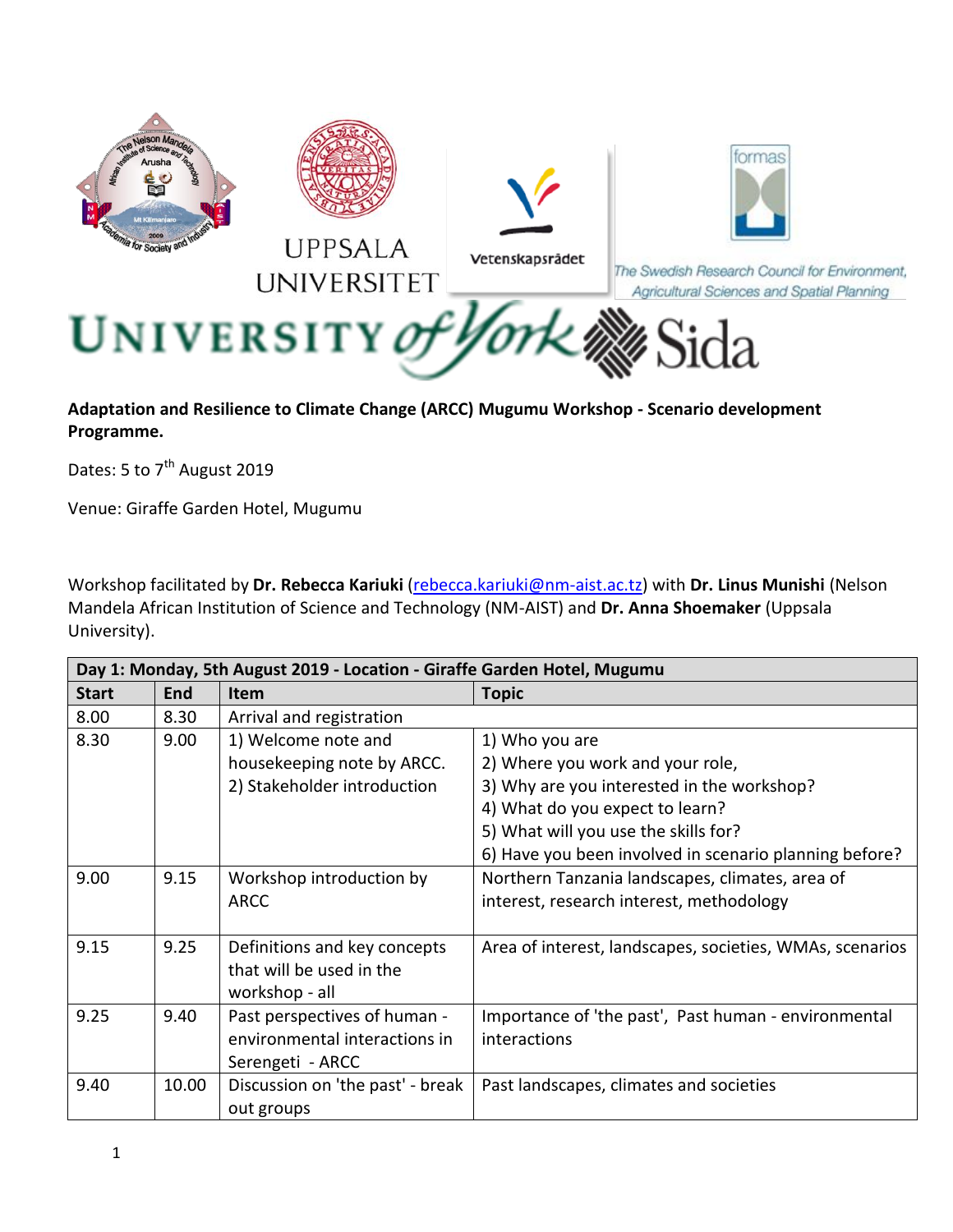| 2) Land cover types in past and present landscapes<br>What was the land cover distribution in the past and |
|------------------------------------------------------------------------------------------------------------|
|                                                                                                            |
|                                                                                                            |
|                                                                                                            |
|                                                                                                            |
|                                                                                                            |
|                                                                                                            |
|                                                                                                            |
|                                                                                                            |
| What was the most important to the least important                                                         |
|                                                                                                            |
| What major events shaped land cover in Serengeti from                                                      |
|                                                                                                            |
|                                                                                                            |
|                                                                                                            |
|                                                                                                            |
|                                                                                                            |
|                                                                                                            |
|                                                                                                            |
|                                                                                                            |
| What will be the key drivers of land cover change in                                                       |
|                                                                                                            |
|                                                                                                            |
|                                                                                                            |
| What will be the most important and least important                                                        |
|                                                                                                            |
|                                                                                                            |
| What will be the key drivers of land cover change in                                                       |
|                                                                                                            |
|                                                                                                            |
| What will be the most important and least important                                                        |
|                                                                                                            |
|                                                                                                            |
|                                                                                                            |
|                                                                                                            |
|                                                                                                            |
|                                                                                                            |
|                                                                                                            |
|                                                                                                            |
|                                                                                                            |
|                                                                                                            |
|                                                                                                            |
| Scenario planning framework, scenario setting, scenario                                                    |
|                                                                                                            |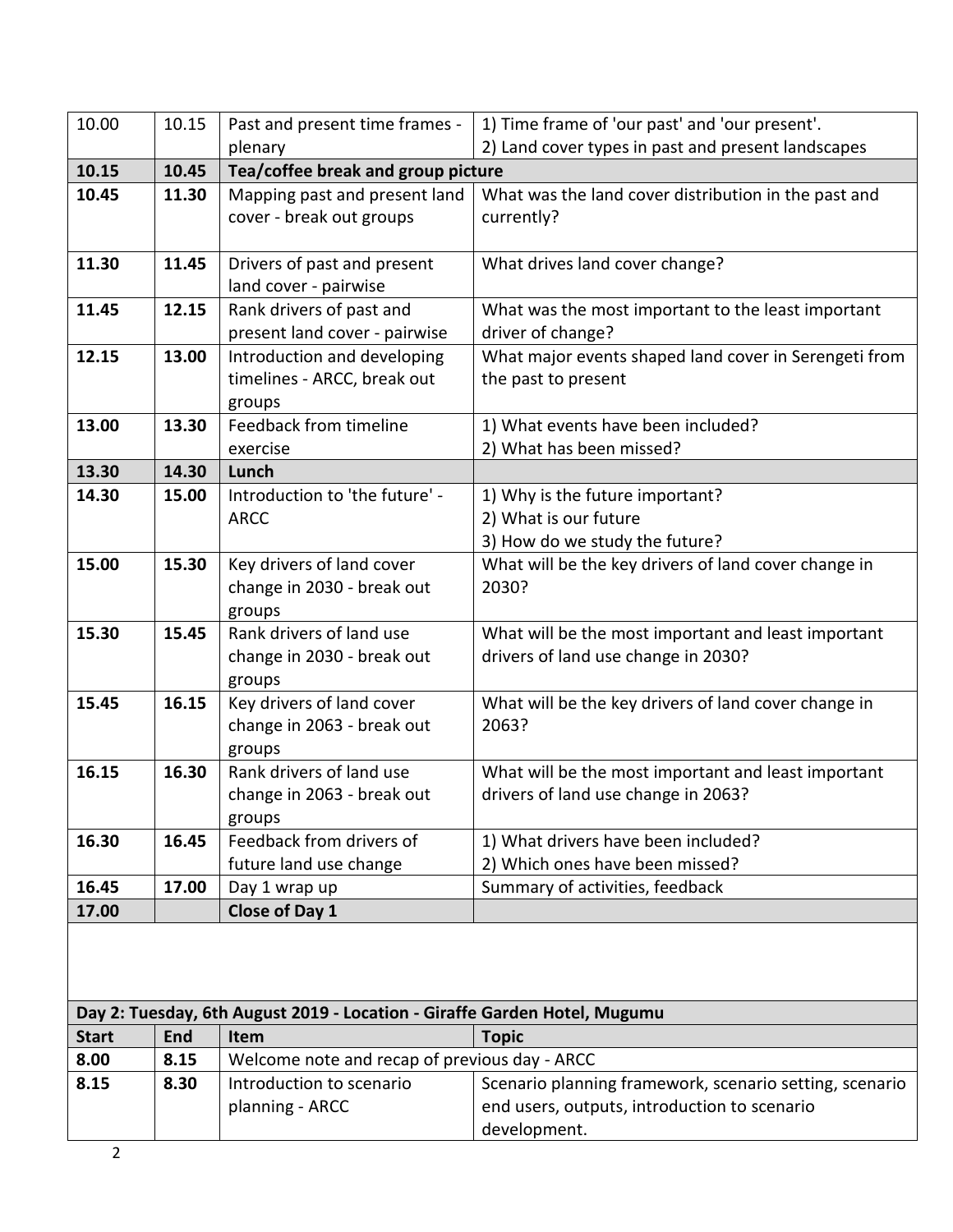| 8.30         | 9.00  | Main factors that will drive                                              | What main factors will drive future land cover?         |
|--------------|-------|---------------------------------------------------------------------------|---------------------------------------------------------|
|              |       | future land cover, scenario                                               |                                                         |
|              |       | development exercise -                                                    |                                                         |
|              |       | pairwise                                                                  |                                                         |
| 9.00         | 9.15  | Feedback from scenario                                                    | Discussion of factors identified by different groups.   |
|              |       |                                                                           |                                                         |
|              |       | development exercise                                                      | What events will lead to the envisioned scenario?       |
| 9.15         | 9.30  | Introduction to writing                                                   |                                                         |
|              |       | scenario narratives - ARCC                                                |                                                         |
| 9.30         | 10.00 | Tea/coffee break and                                                      |                                                         |
|              |       | networking                                                                |                                                         |
| 10.00        | 10.10 | Main factors to be used in scenario development - ARCC                    |                                                         |
| 10.10        | 10.20 | Stakeholder representation -                                              | Who is the room and who is not?                         |
| 10.20        | 11.20 | Writing scenario narratives for                                           | Scenario narratives                                     |
|              |       | 2030 - break out groups                                                   |                                                         |
| 11.20        | 12.20 | Writing scenario narratives for                                           |                                                         |
|              |       | 2063 - break out groups                                                   |                                                         |
| 12.20        | 13.00 | Feedback from groups on                                                   |                                                         |
|              |       | scenario narratives                                                       |                                                         |
| 13.00        | 14.00 | Lunch                                                                     |                                                         |
| 14.00        | 14.45 | Desired and undesired futures                                             | What is the desired/undesired 2030/2063                 |
|              |       | - pair wise                                                               |                                                         |
| 14.45        | 15.00 | Feedback from desired and                                                 |                                                         |
|              |       | undesired futures                                                         |                                                         |
| 15.00        | 16.00 | Plausibility and consistency                                              | Are the developed scenarios consistent, plausible, and  |
|              |       | analysis - break out groups                                               | independent?                                            |
|              |       |                                                                           |                                                         |
| 16.00        | 16.45 | Feedback from plausibility and                                            | What has been missed from the scenario narratives by    |
|              |       | consistency analysis - break                                              | each group? What is plausible and what is not?          |
|              |       | out groups                                                                |                                                         |
| 16.45        | 17.00 | Day 2 wrap up                                                             | Summary of activities, feedback                         |
| 17.00        |       | <b>Close of Day 2</b>                                                     |                                                         |
|              |       |                                                                           |                                                         |
|              |       |                                                                           |                                                         |
|              |       | Day 3: Tuesday, 7th August 2019 - Location - Giraffe Garden Hotel, Mugumu |                                                         |
| <b>Start</b> | End   | Item                                                                      | <b>Topic</b>                                            |
| 8.00         | 8.15  | Welcome note and recap of previous day - ARCC                             |                                                         |
| 8.15         | 8.30  | <b>Background - ARCC</b>                                                  | Main economic sectors that will determine future socio- |
|              |       |                                                                           | economic and environmental trajectories.                |
| 8.30         | 9.30  | Direction of change in sectors                                            | What will be direction of change in future for economic |
|              |       | - break out groups                                                        | sectors?                                                |
| 9.30         | 10.00 | Feedback on 'future direction                                             | How will economic sectors determine future socio-       |
|              |       | of change in economic sectors'                                            | economic-environmental trajectories?                    |
| 10.00        | 10.30 | Tea/coffee break and networking                                           |                                                         |